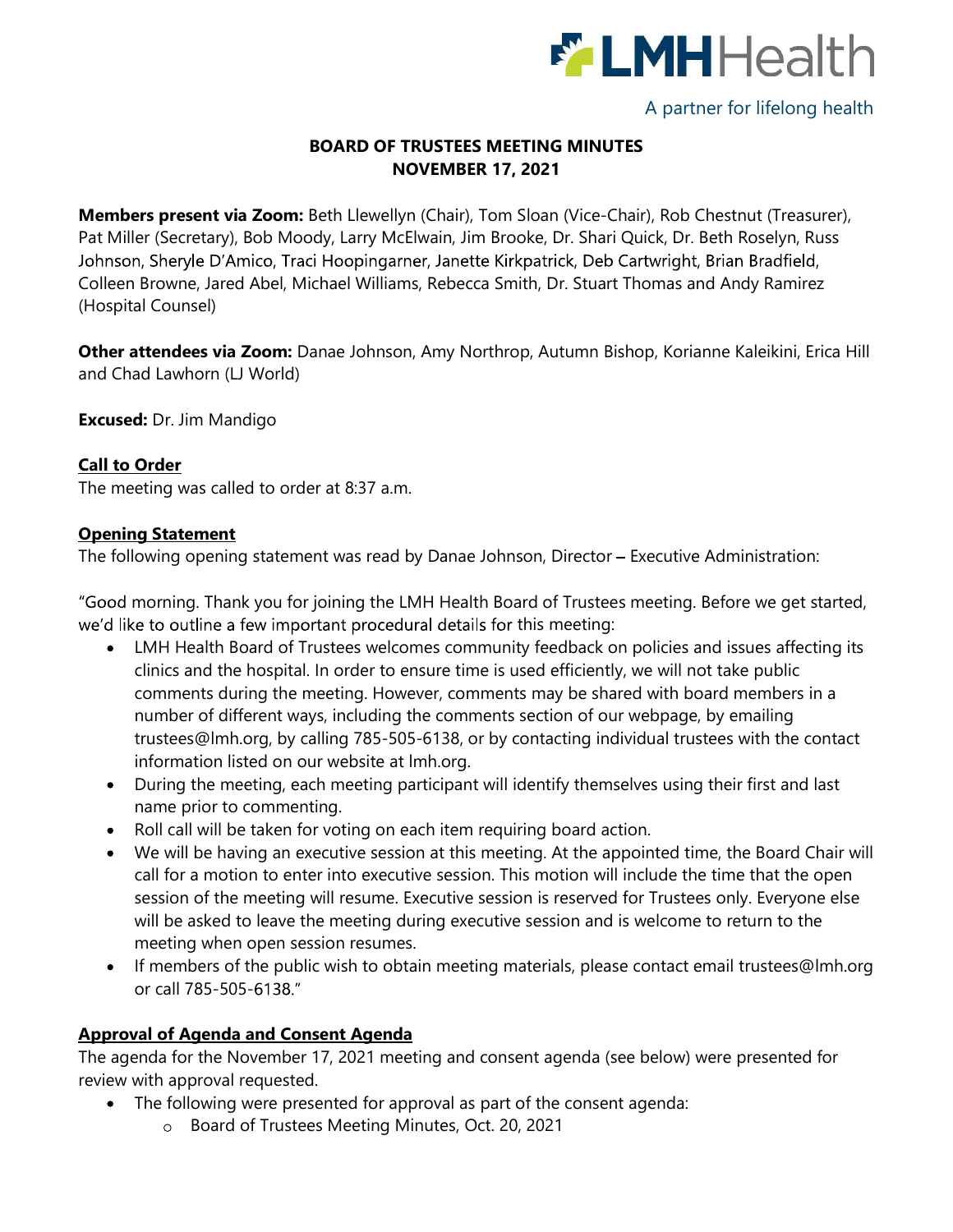

- Finance Committee Meeting Minutes, Nov. 15, 2021
- $\circ$  Restatement of Retirement Plan Memo and Resolution (Exhibit A)
- Medical Executive Committee Recommendations:

#### MEDICAL STAFF & ALLIED HEALTH PROFESSIONAL STAFF - New Appointments:

Shannon Bownds, MD (Consulting; Tele-radiology) - Initial appointment 11/17/2021 not to exceed 2 years.

Thomas Kurian, MD (Active Admitting; Internal Medicine/Interventional Cardiologists) - Initial appointment 11/17/2021 not to exceed 2 years.

Cristina Murgiuc, MD (Active Admitting; Internal Medicine/Hospitalist) - Initial appointment 11/17/2021 not to exceed 2 years. **EXAMPLE CONSTRAINS ANEXAGE CONSTRAINS ANCESS AND MANUSE ADMINISTRAT CONSTRAINS AND A Restatement of Retirement Plan Memo and Resolution (Exhibit A) <br>**  $\alpha$  **MEDICAL STAFF & ALLIED HEALTH PROFESSIONAL STAFF - New Appointment** 

appointment 11/17/2021 not to exceed 2 years.

#### MEDICAL & LMH EMPLOYEE/ALLIED HEALTH PROFESSIONAL STAFF - Reappointments:

Richard Hollis, DO (Consulting; Radiology) - Reappointment 11/1/21 not to exceed 2 years. James Mandigo, MD (Active Admitting; Radiology) - Reappointment 11/1/21 not to exceed 2 years. **Olufolajimi Obembe, MD** (Consulting; Radiology) - Reappointment 11/1/21 not to exceed 2 years. Harish Panicker, MD (Consulting; Radiology) - Reappointment 11/1/21 not to exceed 2 years. **Zachary Roeder, MD** (Consulting; Radiology) - Reappointment 11/1/21 not to exceed 2 years. **Dustin Simpson, MD** (Consulting; Radiology) - Reappointment 11/1/21 not to exceed 2 years. **Douglass Stull, MD** (Active Admitting; Surgery) - Reappointment 11/1/21 not to exceed 2 years. Nelson Uzquiano, MD (Consulting; Surgery) - Reappointment 11/1/21 not to exceed 2 years. **Shota Yamamoto, MD** (Consulting; Radiology) - Reappointment 11/1/21 not to exceed 2 years. Monica Blanton-Birzer, PA (LMH Employee, Surgery) - Reappointment 11/1/21 not to exceed 2 years.

#### FOCUSED PRACTITIONER PRACTICE EVALUATIONS:

Matthew Hasting, MD - SpecialtyCare - Initial Jennifer Strickland, APRN - First med LMH Health - Initial

#### PRIVILEGE &/or STATUS CHANGES & RESIGNATIONS:

Marcus Scarbrough - Active Admitting/Hospitalist - Transferring to Reed Medical Group MDVIP effective 1/4/2021.

Chantee Redding, CNM - LMH Employee; Sponsors: Lawrence OB/GYN Specialists - Resignation effective 11/28/2021.

MOTION to approve the agenda and consent agenda. Made by Tom Sloan, Seconded by Dr. Shari Quick. Motion carried.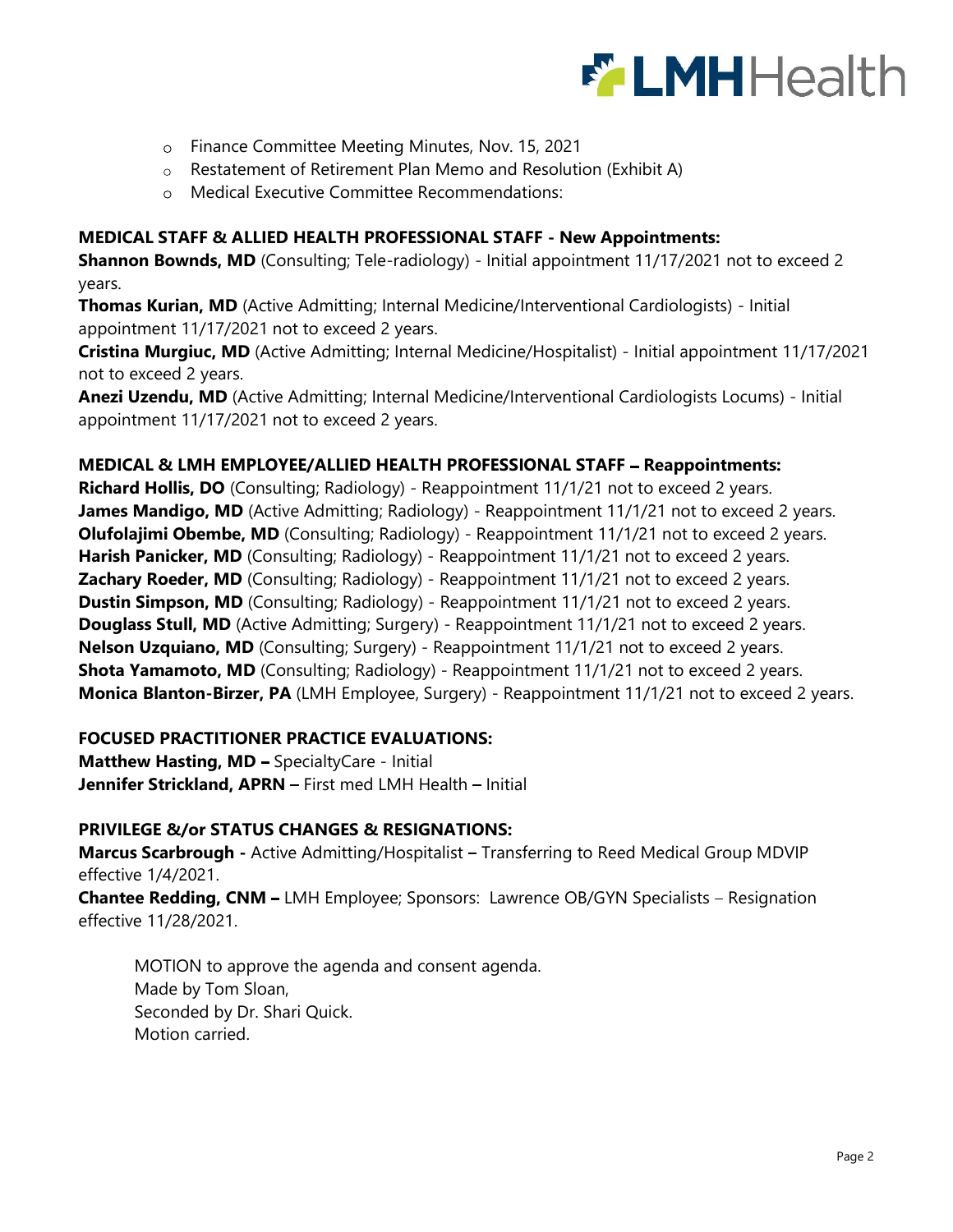

### Chairperson of the Board Report

Beth Llewellyn, Chair, reflected on the Blue Cross Blue Shield of Kansas negotiations that dominated the latter part of October and early November and introduced a resolution in support of LMH and the BCBS of Kansas contract negotiation.

Discussion followed with final language of the resolution as follows:

WHEREAS, the LMH Health Board of Trustees recognize the LMH team responsible for negotiating contracts with Blue Cross Blue Shield of Kansas; and

WHEREAS, these senior leaders committed to a process that was appropriately informative to community, major employers and patients; responsive to questions; and mindful of the fiscal health and responsibility of LMH and the charitable responsibilities required by the Elizabeth Watkins Trust; and

WHEREAS, the trust placed in LMH Health during this negotiation by government officials, businesses and patients signaled unity and support for LMH Health's purpose as a lifelong partner in health, strengthening our hospital as we negotiate with insurers and other organizations in the years ahead; and

WHEREAS, these negotiations resulted in more reasonable reimbursement for the duration of the contract, creating security for patients, employers and our hospital and fostering a new and collaborative partnership with the potential to support vital initiatives like population health and health equity in our community; then

BE IT RESOLVED, that the Board of Trustees of LMH Health affirm the contract negotiated and executed with BCBSKS and commend the LMH Health Senior Leadership Team for their recognition that the health of our community relies on fiscally responsible relationships with partners and payors.

MOTION to adopt the resolution as amended (final changes reflected above) Made by Bob Moody, Seconded by Tom Sloan. Motion carried.

#### Chief of Staff Report

No report.

#### 2022 Budget

Deb Cartwright, Senior Vice President and CFO, presented the budget for approval (as outlined in the November 15, 2021 Board Budget Workshop). Budget highlights and key assumptions included:

October 2021 saw losses from operations due in large part to the challenging labor market  $\bullet$ driving workforce expenses over budget.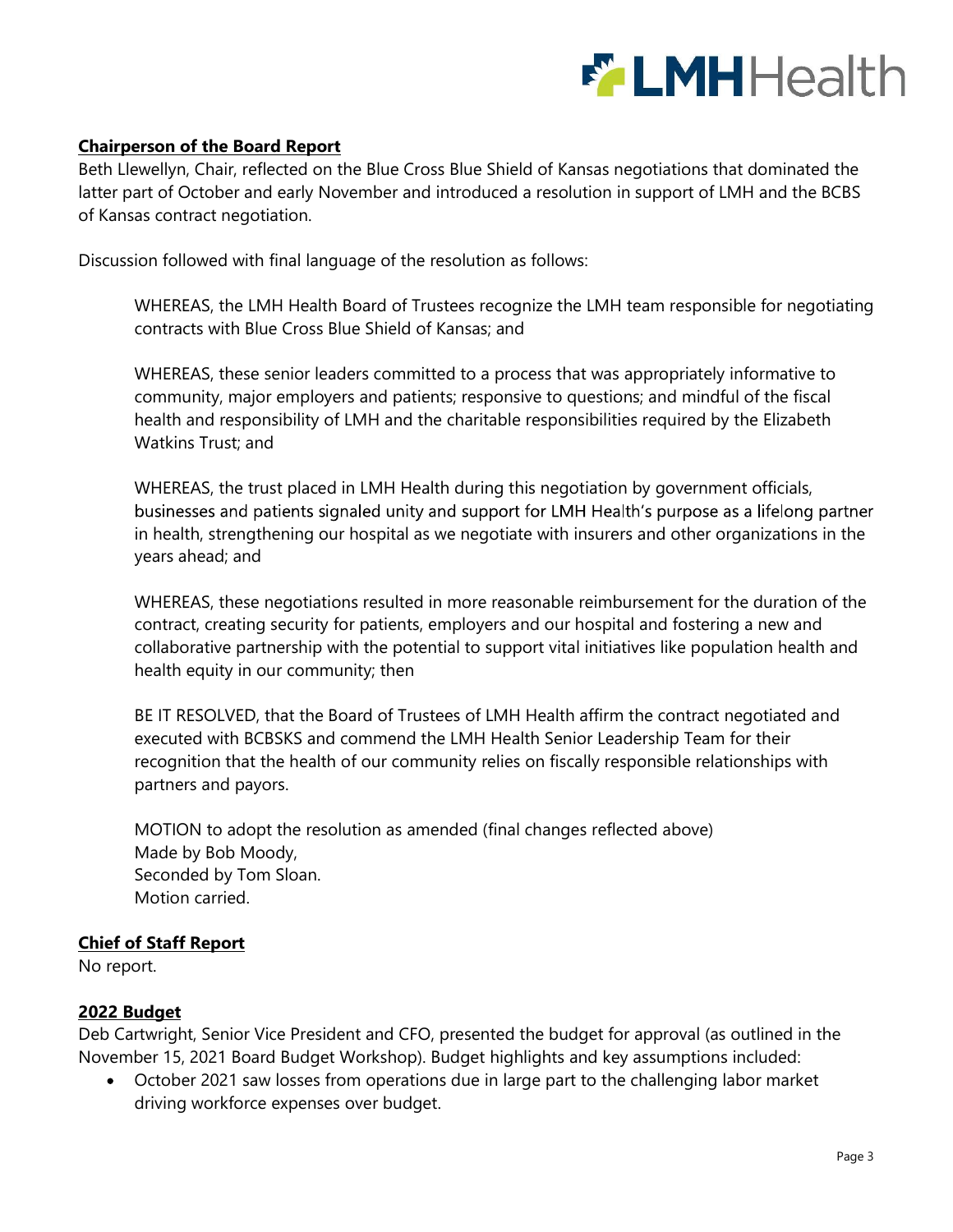

- In 2022, inpatient discharges are budgeted to increase by 1.3% over the previous year, with the  $\bullet$ largest growth planned in interventional cardiology and post-acute services. This includes skilled nursing and inpatient acute rehab (SNF/ARU). Admissions due to COVID-19 are expected to decline in 2022.
- Outpatient services have budgeted strategic volume increases in interventional cardiology, oncology and therapy services among others.
- Physician clinics anticipate 12% overall growth, in part due to providers joining the organization  $\bullet$ which include physicians in interventional cardiology/peripheral vascular, gastroenterology and endocrinology. The budget also anticipates adding advance practice providers for numerous clinic specialties;
- $\bullet$ LMH anticipates a 1% operating margin in 2022 that will steadily increase to 3% by 2026.
- The capital budget for 2022 is \$12M and includes investments in clinical equipment, facility  $\bullet$ improvements, and technology for both hospital and clinic locations.

MOTION to approve the 2022 budget as presented. Made by Dr. Shari Quick, Seconded by Tom Sloan. Motion carried.

## CEO Report and Executive Team Report

- CEO Report: Russ Johnson reported that:
	- o LMH has earned an "A" for the Fall 2021 Leapfrog Hospital Safety Grade. Leapfrog is the only hospital rating focused exclusively on hospital safety, and the grades are meant to provide a quick way for patients to choose the safest hospital. This honor is especially notable, as it's LMH's third "A" in a row. Only a small number of hospitals consistently achieve "A" grades and are noted by The Leapfrog Group for their "Straight A's" in recognition of their commitment to patient safety.
- Strategic Clinical Relationship Update: Sheryle D'Amico, Senior Vice President of Strategic  $\bullet$ Integration, shared a brief update about Strategic Clinical Relationship (SCR) discussions with the University of Kansas Health System (TUKHS). Beginning in early December, Lawrence OB-GYN Specialists and LMH Health will collaborate with the maternal fetal medicine specialists of UKHS to provide local evaluation and treatment opportunities for mothers and babies. Maternal fetal medicine specialists help detect and treat fetal abnormalities early in pregnancy. The also provide specialty care to mothers with conditions that affect pregnancy such as diabetes, lupus, etc. Clinical services will be provided within the Women's Center one day per week at the LMH Health West Campus and via telehealth. This relationship will expand care locally for mothers and babies through advanced diagnostic tests and treatments close to home; providing hope to area families by lessening their burden during an already complicated pregnancy.

#### COVID and Vaccination Update

Traci Hoopingarner, SVP for Clinical Care and CNO, reported that:

 $\bullet$ LMH made a change to the hospital visitor policy earlier this week. All inpatients will be allowed one visitor/support person that can stay overnight. At any given time, the hospital prefers only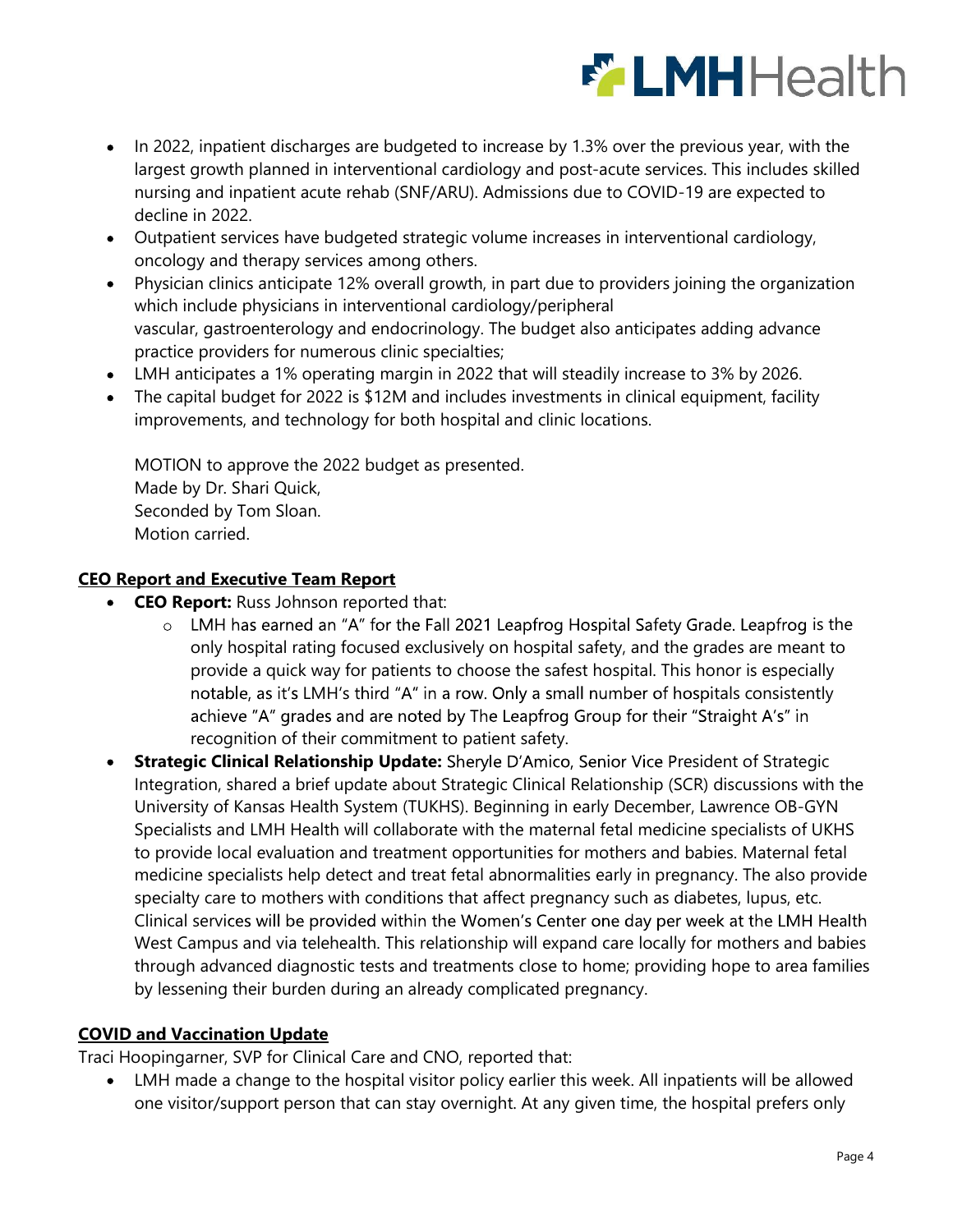

two visitors in the room unless a special circumstance is needed. In extreme circumstances, if social distancing is able to be maintained, LMH can allow up to what the room size will allow.

- The Centers for Disease Control (CDC) recently gave the green light to COVID vaccines for children 5-11.
- Vaccines are available by appointment only at all of our primary care clinics, with the exception of First Med and McLouth Medical Clinic.
- Lawrence-Douglas County Public Health (LDCPH) is also offering vaccines for children 5-11. Adults can also receive a COVID booster through LDCPH.

# Open Discussion

No topics were presented for open discussion.

## **Executive Session - Pending Legal Matters**

Motion was made to recess into executive session to discuss preliminary issues regarding pending legal matters with legal counsel as authorized by Sections 75-4319(b)(2) of the Kansas Open Meetings Act which authorizes consultation with the hospital's attorney on matters deemed two visitors in the room unless a special circumstance is needed. In extreme circumstances, if<br>social distancing is able to be maintained, LMH can allow up to what the room size will allow.<br>The Centers for Disease Control

MOTION made by Pat Miller, Seconded by Bob Moody. Motion carried.

Motion was made to extend executive session with the open meeting reconvening at 10:15 a.m. MOTION made by Bob Moody, Seconded by Tom Sloan. Motion carried.

## Adjournment

With no further business presented, a motion was made to adjourn the meeting at 10:16 a.m.

MOTION made by Tom Sloan, Seconded by Jim Brooke. Motion carried.

Respectfully submitted,

Pat Miller, Secretary of the Board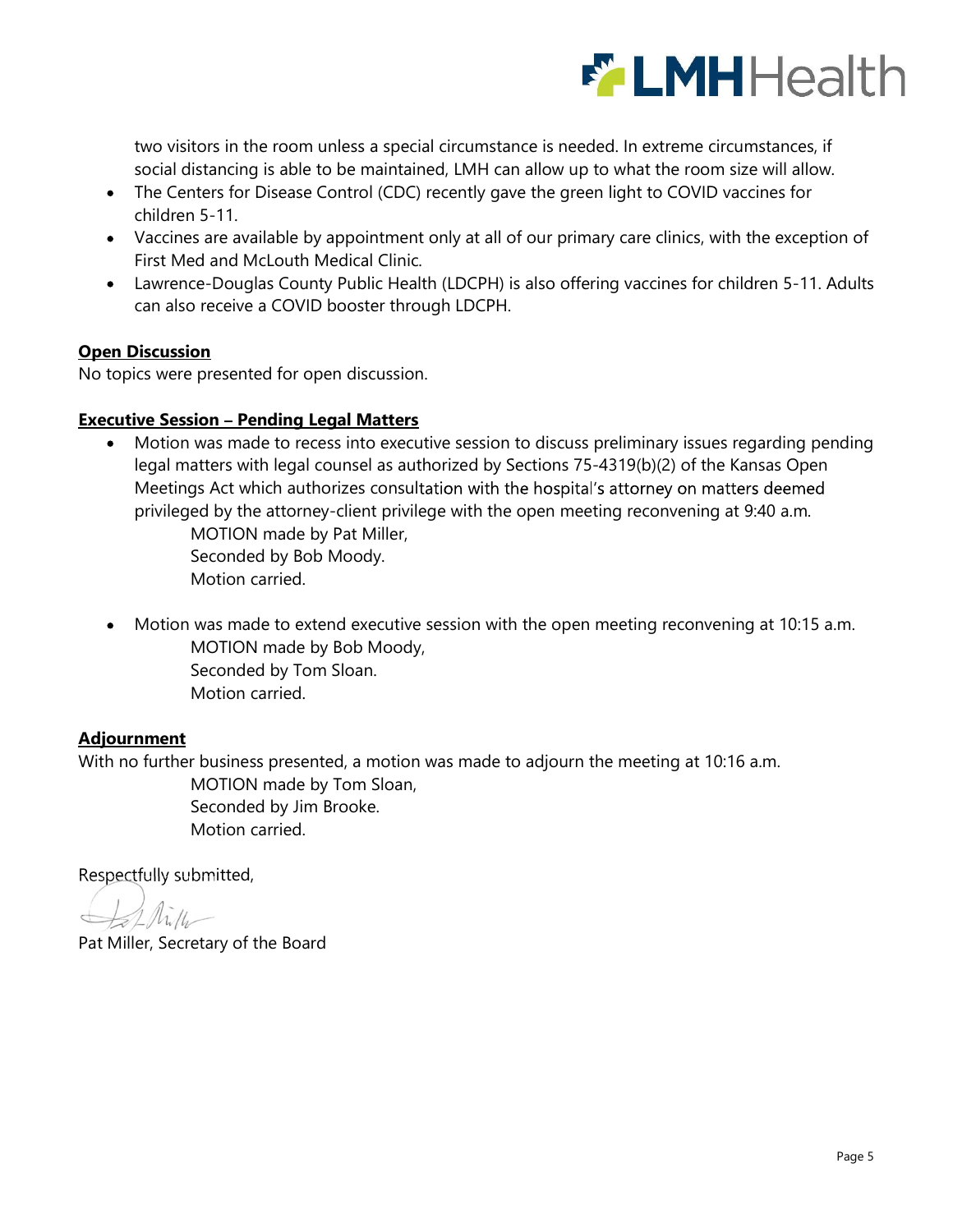

# EXHIBIT A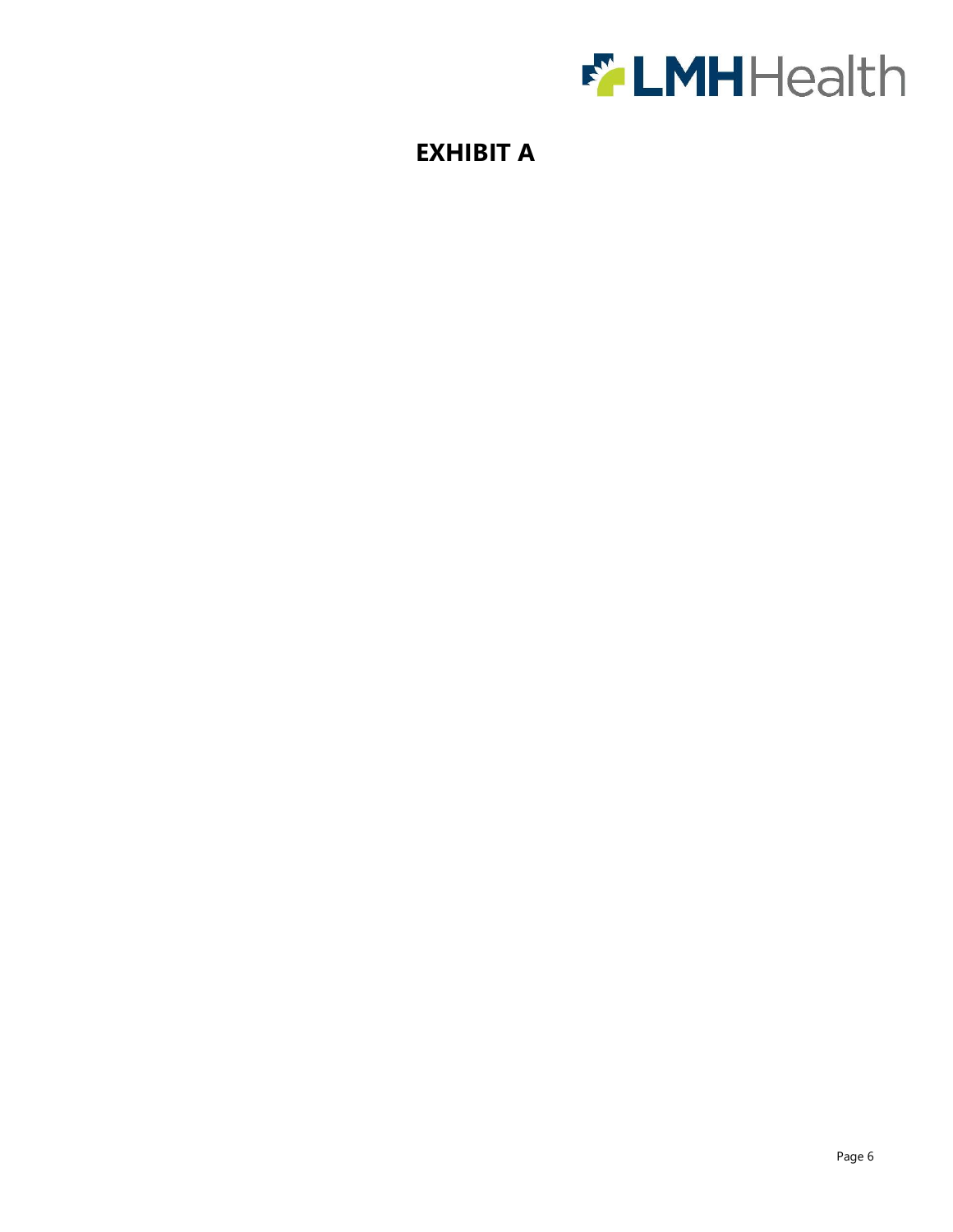

| To:      | <b>LMH Board of Trustees</b>                                |
|----------|-------------------------------------------------------------|
| From:    | Colleen Browne, VP & Chief People Officer                   |
| Date:    | November 12, 2021                                           |
| Subject: | Lawrence Memorial Hospital Retirement Savings Plan - 457(b) |
|          | 2022 Plan Restatement                                       |

The Lawrence Memorial Hospital Retirement Savings Plan  $-457(b)$  (the "Plan") is a defined contribution plan under Section 457(b) of the Internal Revenue Code and was established to help associates to save for retirement. The Plan was last restated on January 1, 2016.

The 2022 Plan restatement incorporates the following:

- Previous Amendment #1 approved by the Board of Trustees on July 3, 2017;
- Required changes resulting from the Setting Every Community Up for Retirement Enhancement (SECURE) Act, and the regulations thereunder;
- Increases to loan limits for coronavirus-related loans made to certain qualified individuals between March 27, 2020, and September 22, 2020, pursuant to the Coronavirus Aid, Relief, and Economic Security (CARES) Act;
- Allows certain qualified individuals affected by the coronavirus to request a delay in outstanding loan repayments that are due between March 27, 2020, and December 31, 2020, pursuant to the CARES Act;
- sociates to save for retirement. The Plan was last restated on January 1, 2016.<br>
22 Plan restatement incorporates the following:<br>
Previous Amendment #1 approved by the Board of Trustees on July 3, 2017;<br>
Required changes r qualified individuals who would have been required to otherwise receive such distributions;
- A coronavirus-related distribution option for certain qualified individuals during the period January 1, 2020, through December 30, 2020, pursuant to the CARES Act;
- Updates to annual limits;
- Adds Roth Contributions:
- Adds Automatic Enrollment for new hires;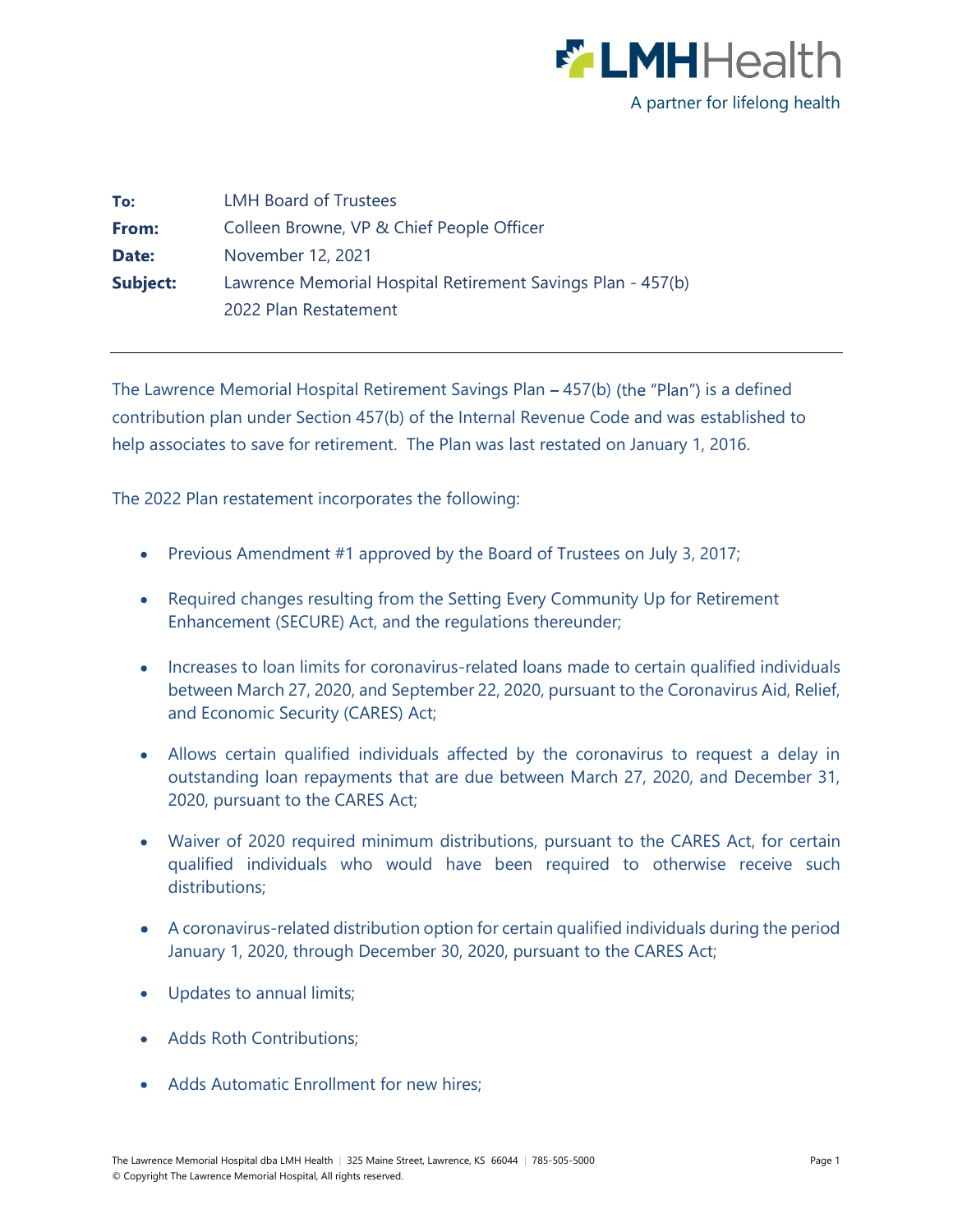

A partner for lifelong health

- Adds automatic cash-outs of terminated employee accounts of \$1,000 or less; and
- Adds automatic rollovers of terminated employee accounts greater than \$1,000, but not more than \$5,000

The LMH benefits survey conducted this summer showed a strong desire by our associates to add a Roth Contribution option. Upon approval of the 2022 Plan restatement by the LMH Board of Trustees, the LMH HR team will communicate the exciting new benefits for our colleagues and begin education sessions for the staff.